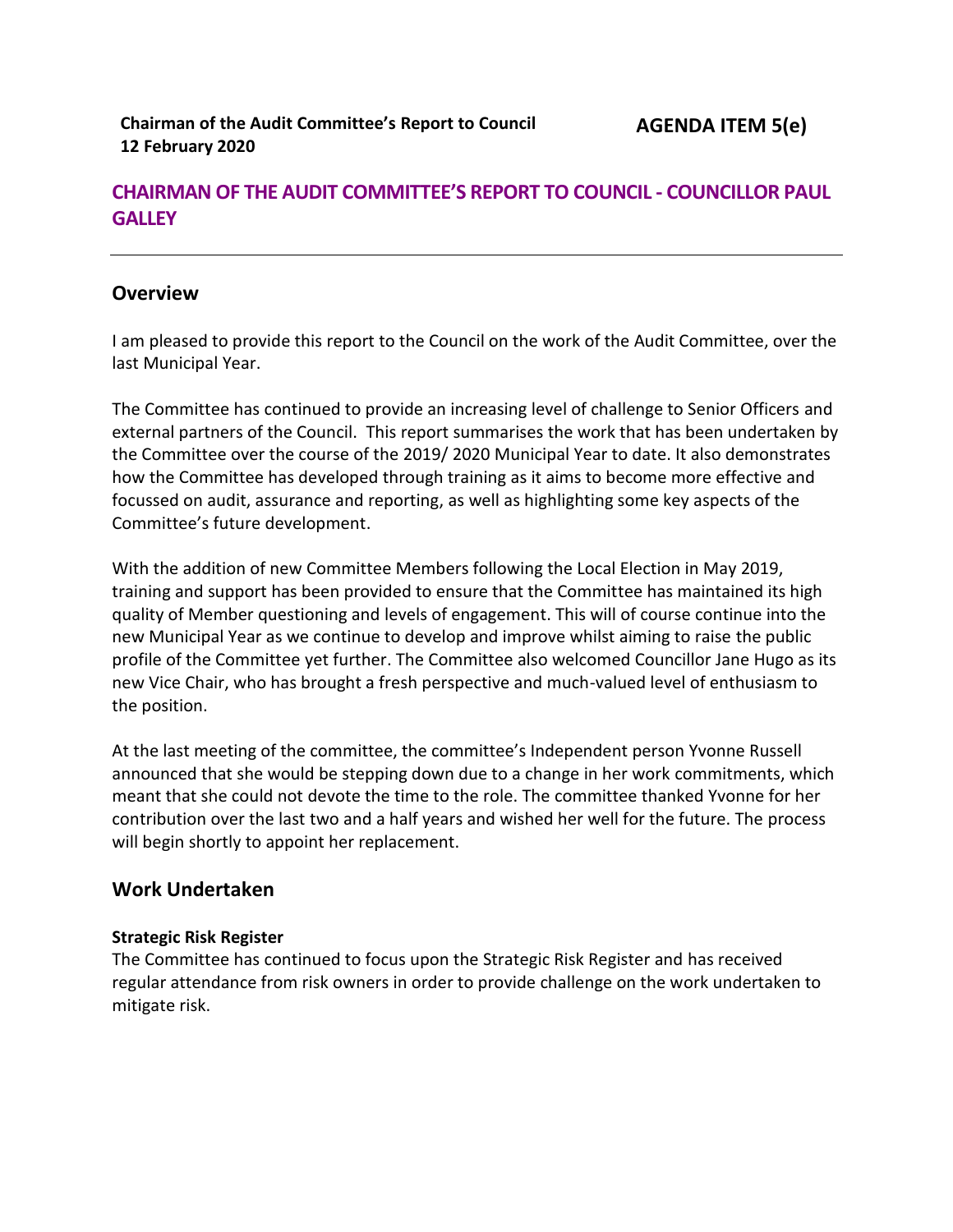To date the following strategic risks have been considered:

- Impact of Brexit
- Unsustainable Local Economy and Increased Deprivation
- Failure to keep people safe

The Committee welcomed the Council's recently appointed external auditors Deloitte and developed a productive working relationship with them via their attendance at each Committee meeting. The Annual Year End Accounts for 2018/ 2019 were considered and approved in November 2019 following a number of unanticipated delays and clarification of details by the external auditors. Members provided a robust overview of the process, challenging the delay and questioning the findings before being satisfied that the final accounts could be formally approved by the Committee. In addition the Committee will be forming a task and finish group to challenge the increased fee expected by Deloitte prior to this being approved for payment.

### **Annual Governance Statement**

The Committee received the Annual Governance Statement 2018/ 2019 at its meeting in June 2019, which provided adequate assurance that public money was safeguarded, properly accounted for and used economically, efficiently and effectively, whilst also providing a reflective review of the past 12 months. A mid-year review of the Annual Governance Statement for the 2019/ 2020 calendar cycle was considered at the 23 January 2020 committee meeting. At this meeting progress against the actions to date were considered and answers sought from relevant officers where further clarifications were required.

#### **Risk Services**

Members of the Committee have reviewed reporting on Risk Services on a quarterly basis and have requested Chief Officer attendance, as appropriate, to provide assurance of adequate progress. The Committee has provided specific challenge on a number of matters including anti-fraud arrangements and Council-wide business continuity planning as well as maintaining an overview of insurance claims made against the Council. With regards to overseeing specific internal audit reports, the Committee has continued to request attendance of operational level officers in order to respond to internal audit follow-ups on a number of areas, including the Adolescent Hub, Adult Safeguarding Enquiries and Community Engagement. The information provided by attending officers has allowed for more comprehensive questioning during meetings and a resulting increase in confidence amongst Committee Members.

Throughout the year, the Committee also considered the Council's Covert Surveillance Policy, the Fraud Prevention Charter and has been involved in determining the method by which the external assessment of Public Sector Internal Audit Standards should be undertaken at the Council. Members provided strong challenge to address any issues identified and sought explanations from relevant officers of the measures in place to mitigate current and future risks.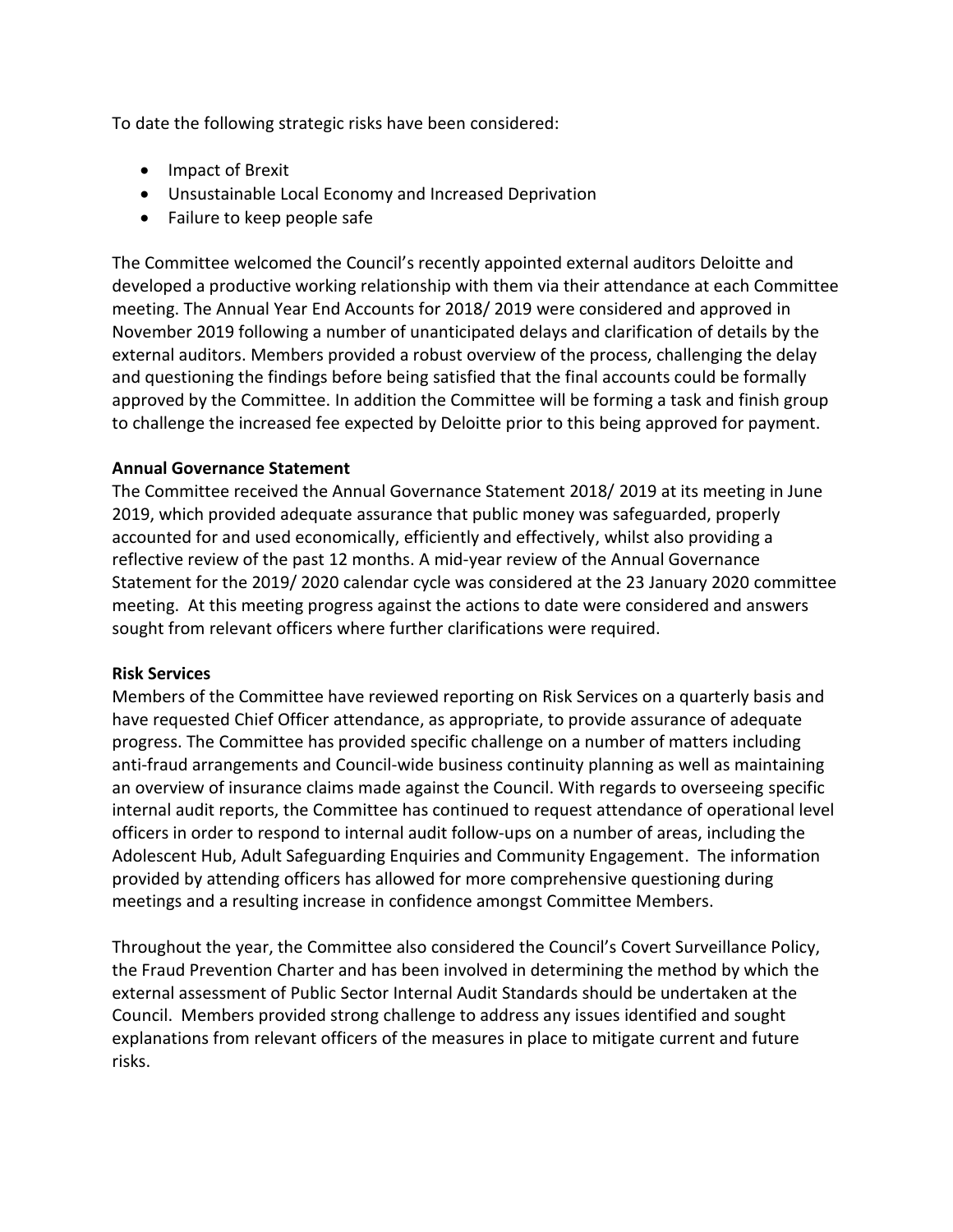## **External Auditors**

The Committee has received the following reports from the Council's external auditors Deloitte:

- External Auditor's Report to those charged with Governance
- Statement of Accounts 2018/2019
- Annual Audit Letter 2018/ 2019
- External Auditor Plan 2018/ 2019

The attendance of representatives from Deloitte at each meeting of the Audit Committee has provided Members with a valuable opportunity to seek assurance from the external auditors on the governance of the Council, as well as a wealth of knowledge and an overview of issues impacting a number of Local Authorities nationally.

### **Further Work Undertaken**

- Annual Audit Opinion 2018/ 2019 provided Members with details of individual and collective audit reviews undertaken in the year ended 31 March 2019. The report also provided the Head of Audit and Risk's Annual Opinion on the Council's control environment.
- Audit Committee Self-Evaluation the self-evaluation is undertaken annually and the Committee considers the feedback in order to develop the Audit Training Programme and improve the quality of challenge made.
- The Committee approved the Quality Assurance and Improvement Plan for the internal audit service for 2019/ 2020.
- Internal Audit Plan 2019/ 2020 the Committee received and approved the plan.
- Internal Audit Charter 2019/2020 the Committee received and approved the charter.
- $\bullet$  Strategic Risk Register 2019/2020 the Committee received and approved the register.

## **Training and Development**

Due to the addition of a number of new Members to the Committee, high quality training and development has been even more of a focus over the course of the year than usual. Informative training sessions have been held regularly, where full participation from Committee Members has been encouraged and welcomed. The sessions covered areas highlighted within the CIPFA Guidance for Audit Committee Members as well as any additional areas which Members identified as requiring an improvement in their skills or knowledge. As requested by the Committee, the following training sessions have been held over the past year:

- Role of the Audit Committee
- Statement of Accounts
- Role of External Audit
- Understanding the Risk Services Quarterly Report
- Annual Governance Statement